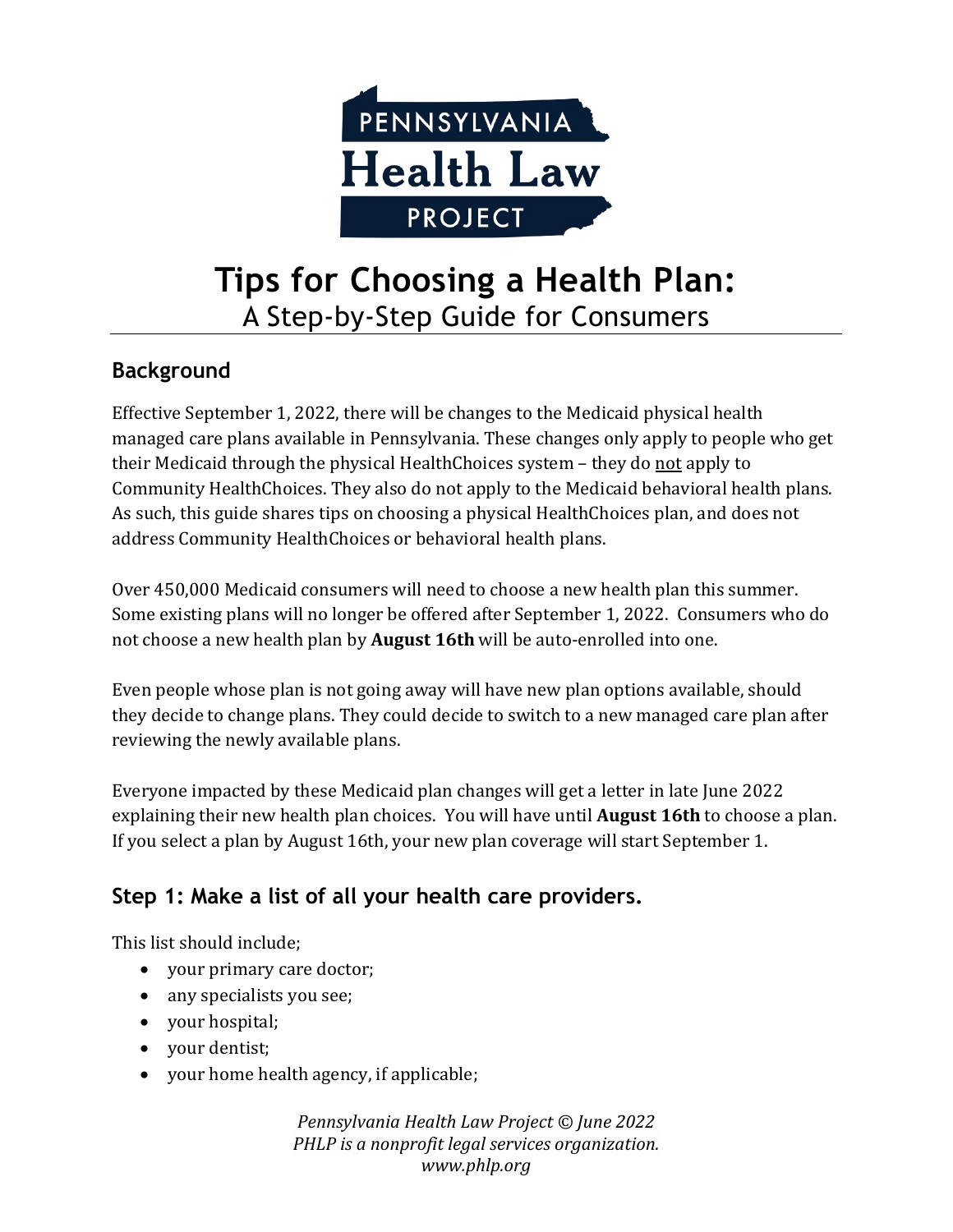- pharmacies you use; and
- any medical suppliers that you use for items such as wheelchairs, oxygen, and incontinence supplies

Note that your Medicaid coverage choices for behavioral/mental health services are **not** changing. If you see a therapist, psychiatrist, receive intensive behavioral health services (IBHS) or get substance use disorder treatment services, these services are covered by your behavioral health plan, and you do not need to include these providers in your list.

Once you have your list ready, see if any health plan covers all of your providers:

- − Contact each your doctors and other providers to see which of the plans they take **-or-**
- − Contact PA Enrollment Services:
	- Calling 1-800-440-3989 and a representative can check to see which plans work with your doctors and your hospital; or
	- Checkin[g www.enrollnow.net](http://www.enrollnow.net/) to look up your doctors and see what plans they take.

## **Step 2: Make a list of your medications**

Make sure you list all your medications, even those you take for a mental health condition, and include the dosage. You will get all your outpatient prescription medications – even those you take for a mental health condition – through the physical health plan you choose.

Under current Medicaid rules, all health plans generally must cover the same medications. If your current Medicaid plan covers your medication, the new plan should too.

> Once you make your list, contact the plan(s) that work with your doctors to ensure that your medications are covered.

## **Step 3: Review co-pays and other programs**

There are small differences in co-pay amounts between the health plans. There are also differences in some of the "extra" benefits the health plans offer (such as covering urgent care centers or eyeglasses coverage for adults).

You can check the Health Plan Comparison Chart that was sent to you in June that shows the co-pays charged by the different plans and provides information about other plan